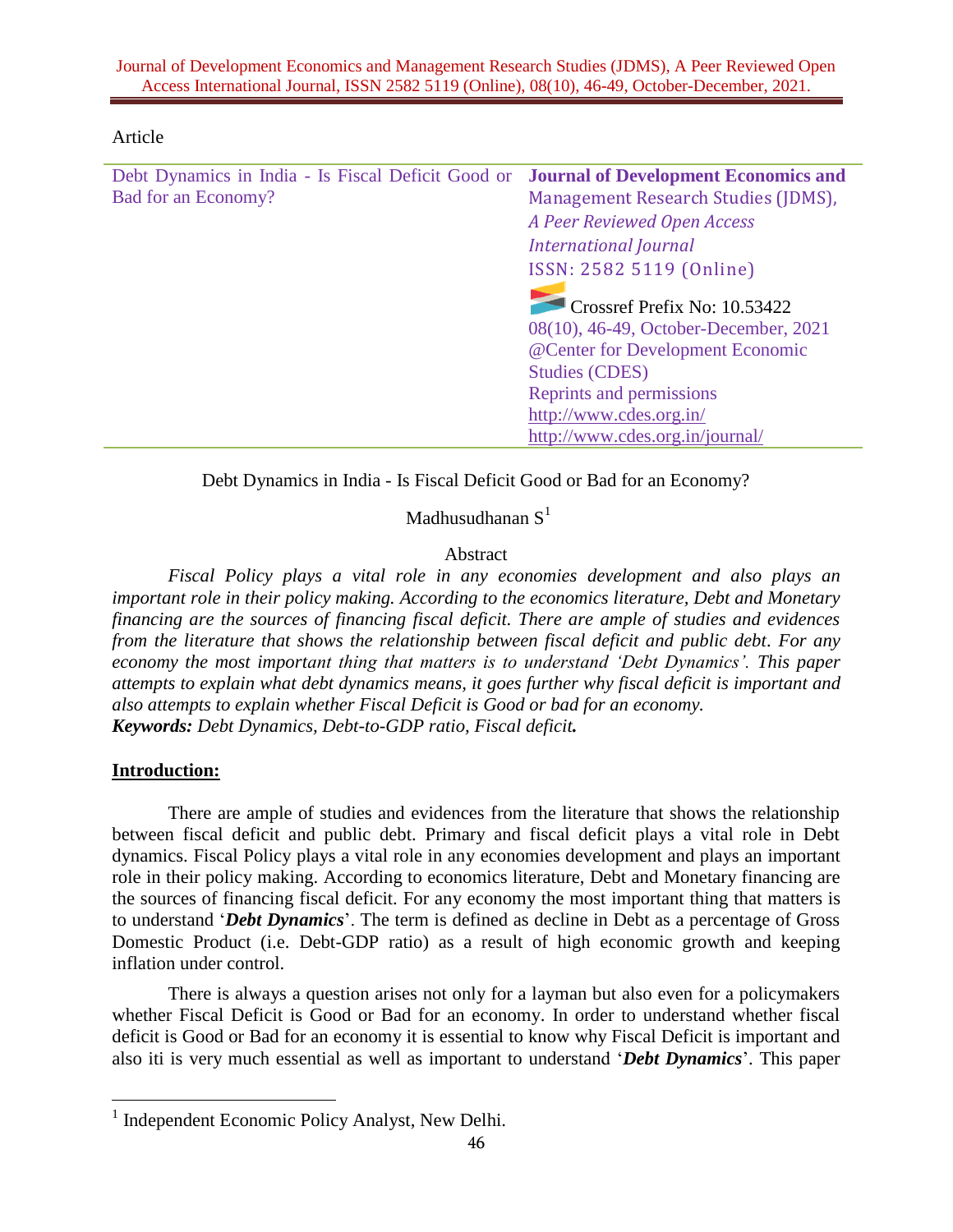attempts to explain the *Debt Dynamics,* also to understand why fiscal deficit is important and also attempts to explain whether Fiscal Deficit is Good or bad for an economy. Before proceeding on *'Debt Dynamics'* a few important concepts are explained.

# **Very Important Concepts (to know before understanding debt dynamics)<sup>2</sup> :**

These terms are often used whenever there is a discussion about Debt Sustainability / Dynamics.

- **"Primary Balance"** is one of the terms which are often used in the context of debt sustainability. Technically, a primary balance means government budget balance excluding interest payments on the debt stock.
- > "Interest payment" is the payment that a government makes on it borrowings to the Creditor.
- **"Interest rate"** is a rate charged for the Money used or invested. From Borrower perspective, an interest payment smeans rate charged for the money lent. For an Investor, interest payments are an earned income on cash accounts or fixed and variable rate.
- **"Debt-to-GDP"** or **"Debt/GDP"** ratio is a comparative measure of countries debt burden (to the GDP). It is a measure which shows the capacity of a countries debt sustainability (including all taxes to pay off the debt).
- "**Outstanding interest payments***" means the interest payments which are need to paid for the money borrowed or to be received for the money earned/ lent.*
- "**Primary Deficit**" is fiscal deficit minus interest payments. A primary deficit needs to be financed by further borrowing.
- **"Fiscal Deficit"** shows the requirement of borrowing (or) borrowing requirements of the Government to finance the expenditure including the interest payments. Fiscal deficit includes interest payments.
- **An illustration to understand the difference is -** *If primary deficit is zero (0), then fiscal deficit is equal to interest payment (0+i). If primary deficit is one (1) then fiscal deficit is one plus interest payments (1+i).*

# **Debt Dynamics<sup>3</sup> :**

The basic debt dynamics talks about or defined as accumulation of debt over a period of time. It is said that debt grows due to primary deficit (Pd) and outstanding interest rate payments (i).

There are two important things about the Debt-dynamics of the Government. They are:

- a. Difference between real interest rate and Growth rate *(r-g)*
- b. Primary Budget Balance as a % of GDP (i.e. before interest payments) (p)

 $\boldsymbol{2}$ <sup>2</sup> Madhusudhanan S, Primary Deficit, Fiscal Deficit - Debt Dynamics in India, SSRG International Journal of Economics and Management Studies (SSRG-IJEMS) – volume 4 Issue 11 – November 2017

<sup>3</sup> Madhusudhanan S, Primary Deficit, Fiscal Deficit - Debt Dynamics in India, SSRG International Journal of Economics and Management Studies (SSRG-IJEMS) – volume 4 Issue 11 – November 2017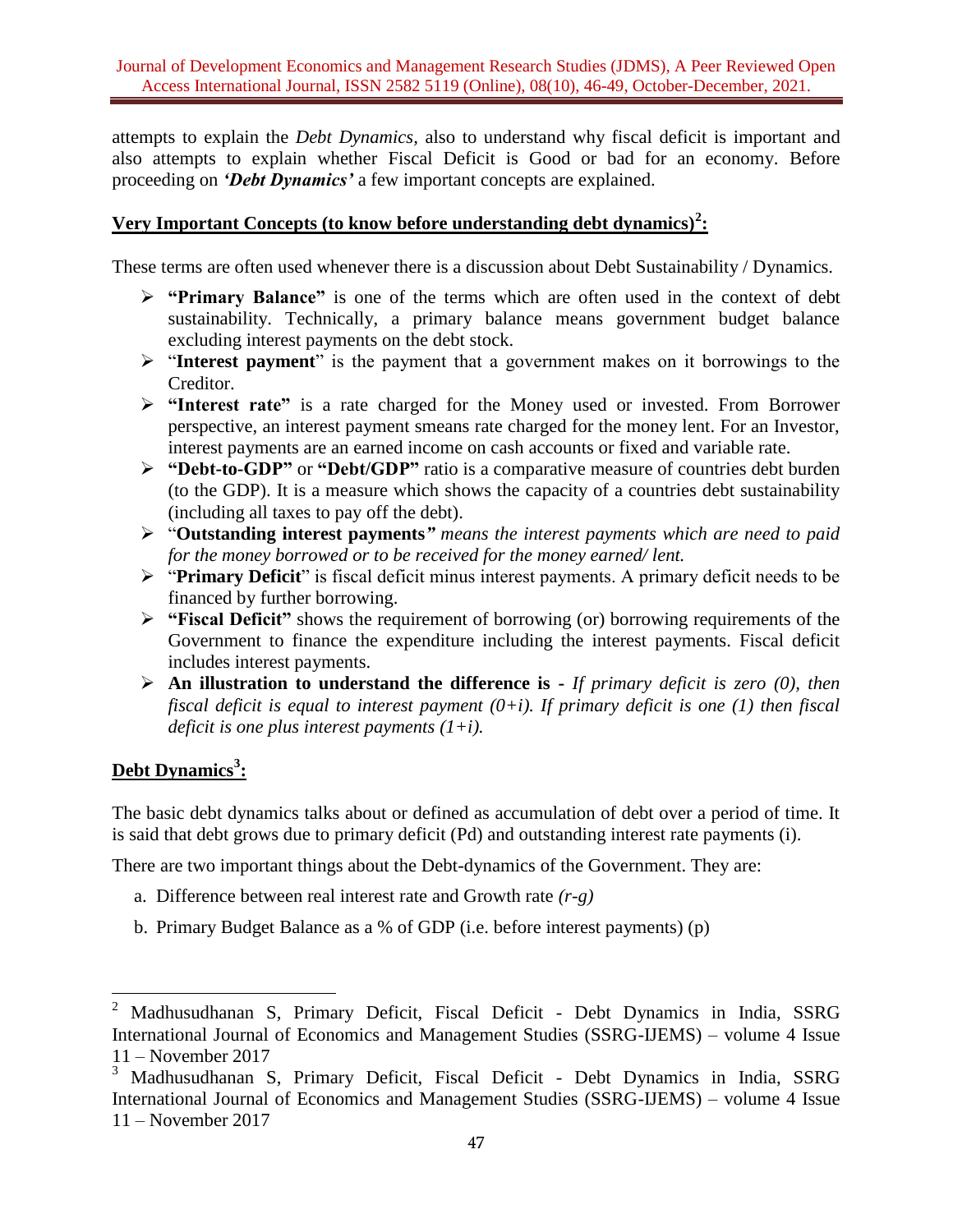## a. *Difference between real interest rate and Growth rate (r-g)*

For any given period (usually a year) the debt stock grows by the existing debt stock  $(d_0)$ multiplied by r-g minus primary budget balance (p). In a equation form

Debt Stock (ds) = 
$$
d_0
$$
 \* (r-g) - p

The most important simple r-g assumption in debt dynamics

- $\triangleright$  If r-g is greater than zero, (i.e.) when interest rates are greater than GDP growth, means that the debt stock has increased over time.
- $\triangleright$  If r-g is less than zero, (i.e.) when interest rates is lesser than GDP growth, will cause the debt stock to fall.

#### b. *Primary Budget Balance (i.e. Primary Surplus/ Deficit):*

The second important thing is Primary Budget Balance. A "**Primary Budget Surplus"** is the Government Revenues minus expenditures not including the interest earnings and expenses.

The Primary Surplus must be large enough to cover the excess of interest cost on the national debt over GDP growth, or else the Debt to GDP ratio will rise. In simple equation form:

## *Primary Surplus / GDP > Debt/ GDP\* (r-g)*

…where r is the interest rate on the government debt and g is the rate of growth in GDP; r and g are either both expressed in real (inflation-adjusted) or nominal terms.

In Debt dynamics a primary budget surplus causes debt stock to fall and primary budget deficit (*or primary deficit as they say*) causes debt stock to Rise. Primary Surplus causes debt stock to fall by allowing Government to pay off some of the existing debt whereas primary deficit induces further borrowing in order to finance the expenditure. In reality, many countries (*commonly seen in developing countries*) have primary deficit rather than primary surplus. This means unless their GDP growth is astounding than the interest payments their Debt to GDP ratio will go up.

Now we have seen in short what 'Debt Dynamics' is and now a question arises which is more important as a part of '*Debt Dynamics*' is it Fiscal or Primary Deficit? As we all know that both Primary and Fiscal Deficit plays important role in '*Debt Dynamics*', one should remember that Primary Deficit does not include interest rate payments whereas Fiscal Deficit includes interest payments.

Therefore, Fiscal Deficit *(which includes the interest rate)* is the best target to control debt-GDP ratio. The increasing of debt implies the deficits including interest payment (i.e. Fiscal Deficit) and not excluding interest payments (i.e. Primary Deficit). Therefore, the Interest payments do really matters in '*Debt Dynamics*' and it is very evident that Fiscal Deficit as a target measure of Fiscal Responsibility will definitely take any economy to the Right Path. Targeting Fiscal Deficit is more important than primary deficit, because, Fiscal Deficit will take care of Primary Deficit. Now let us move on to our question whether fiscal deficit is good or bad for an Economy.